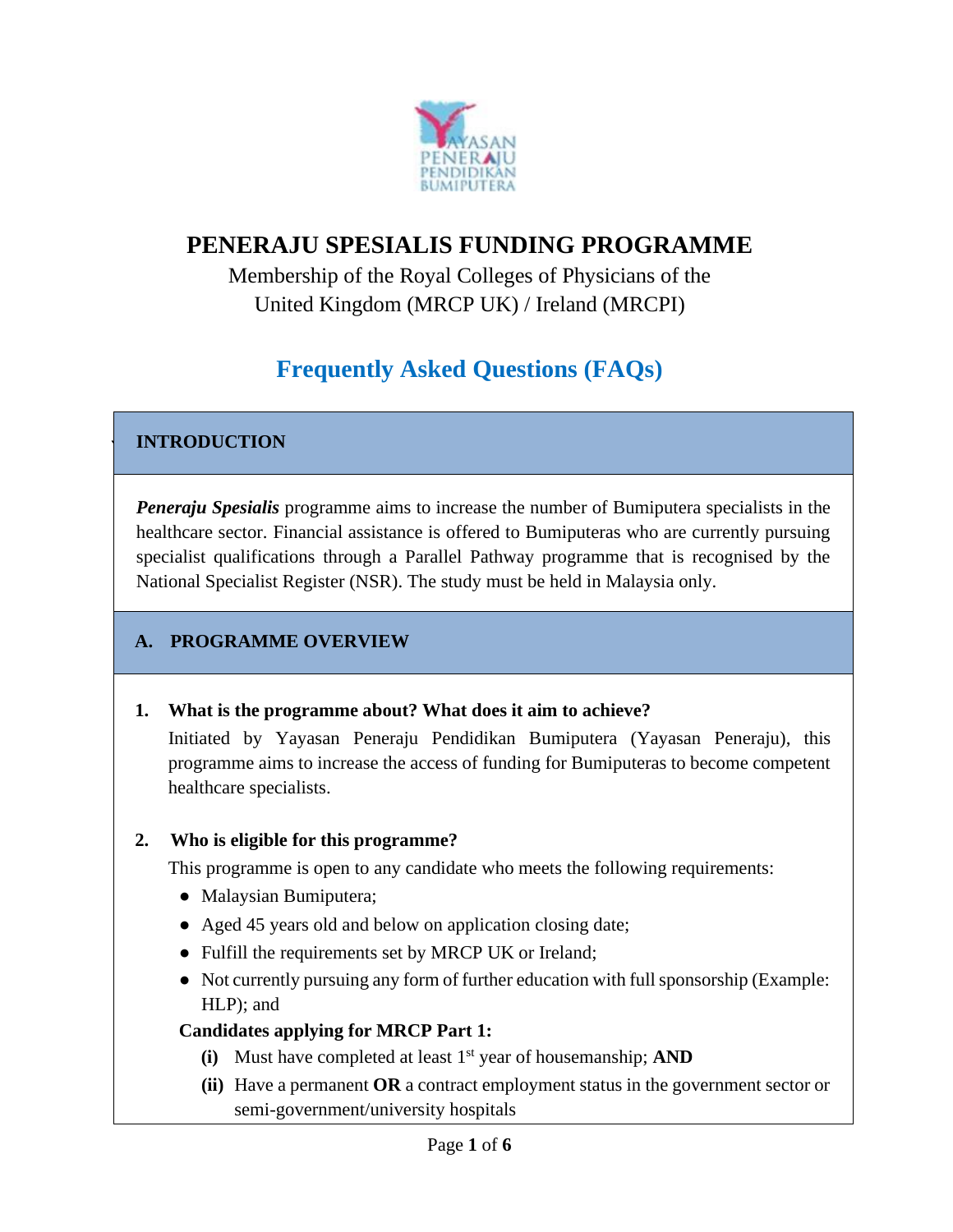#### **Candidates applying for MRCP Part 2/PACES:**

**(i)** Have a permanent **OR** a contract employment status in the government sector or semi-government/university hospitals

### **3. Who should pursue this programme?**

Eligible candidates who need financial assistance to pursue or complete their Parallel Pathway programme.

### **4. What are the benefits of this programme and how is it different from other programmes?**

The Peneraju Spesialis programme provides alternative financial assistance of up to RM70,000\* to eligible Bumiputera candidates pursuing medical specialist study via the Parallel Pathway programme. The offered financial package also provides flexibility for the scholars to complete the programme amidst their busy schedules, provided that they complete the study within a specified contract duration of the sponsorship.

The assistance will be provided on a reimbursement basis upon successful passing of every part/examination, with one-off RM1,500 assistance as a start upon enrolment confirmation.

*\*Yayasan Peneraju has the right to change the maximum limit that has been declared.*

### **5. How long is the programme?**

The programme's exact duration will be based on the remaining parts/examinations candidates have upon accepting the funding offer from Yayasan Peneraju. Scholars will need to complete their studies within a specified contract duration of the sponsorship.

### **B. SPONSORSHIP**

#### **1. What is the funding model\* of this programme?**

A one-off **RM1,500** advance assistance will be provided to the scholars upon confirmation of the programme enrolment.

Funding will be on a **reimbursement** basis where scholars will fund the costs associated with their certification upfront and will be reimbursed **upon passing of each part/examination.**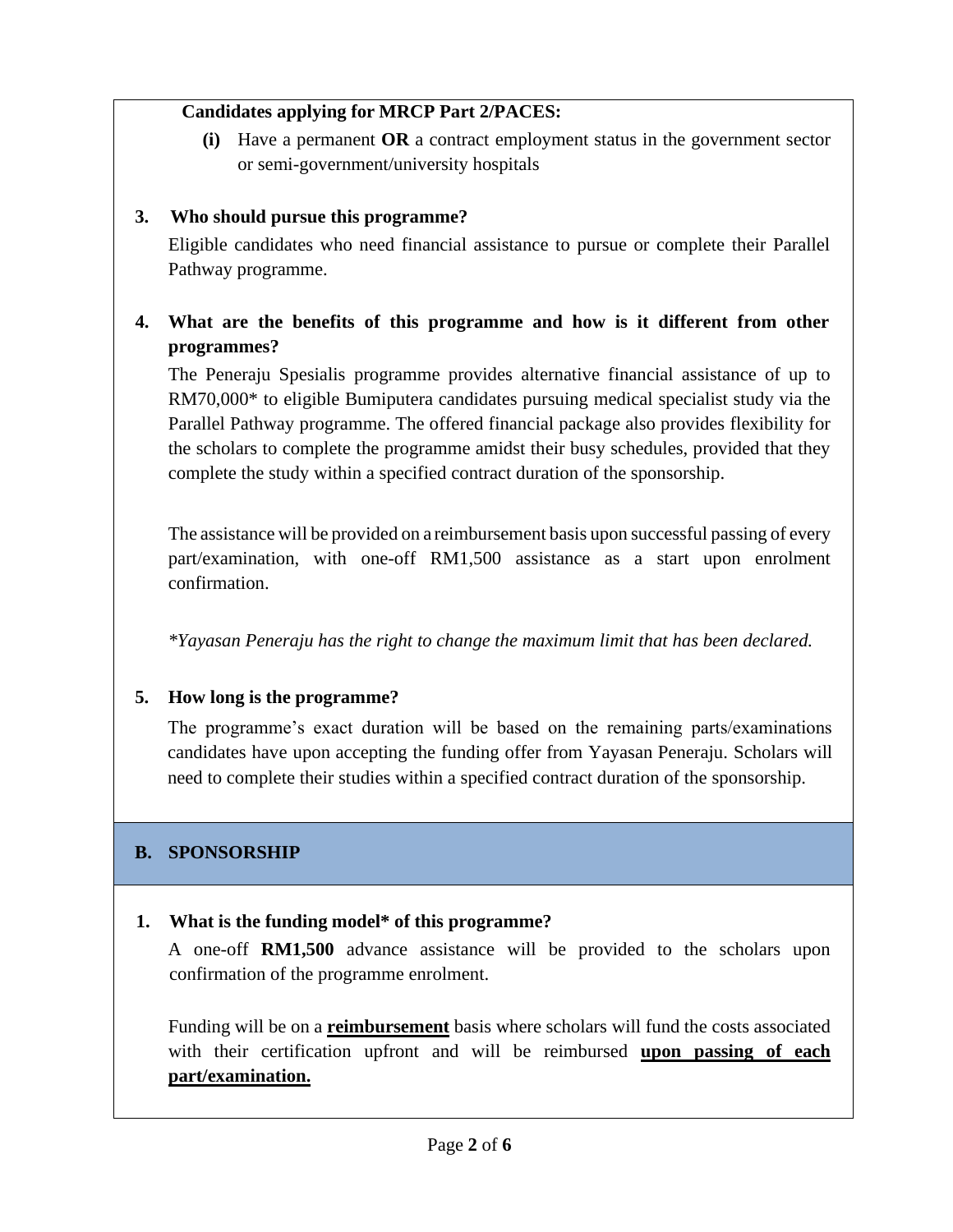Reimbursements will cover the following:

- Tuition/preparatory course fees (if any) and study material costs<sup>\*\*</sup>, based on a set amount allocated under each programme.
- Examination/professional fees (100% reimbursement). Examination fees for failed attempts will be reimbursed at 50% after a scholar resits and passes the failed part/examination.

Failed resit attempts will be sponsored only twice throughout the contract tenure. These claimable resits can be utilised for the same part/examination.Should there be any further resit attempts the scholar will have to fund it on their own.

### **Notes:**

- Yayasan Peneraju will only fund the above items for the current module the candidate is undertaking and onwards upon conferment of the Peneraju Spesialis programme enrolment. Any past modules taken prior to the enrolment are not claimable.
	- *\* Yayasan Peneraju has the right to change any sponsorship terms and conditions that have been declared.*
- *\*\* There will be an allocation set for reimbursement of tuition/preparatory course fees and study material costs for each part.*

**As the sponsorship is provided on a reimbursement basis where scholars will be funding the costs associated with the certification upfront, we strongly recommend applicants to study the costs involved in the certification process e.g., exam registration fees, study material costs etc.**

### **2. What are the required commitments of the sponsorship?**

Candidates are required to pass all the examinations and complete the sponsored Spesialis programme within the stipulated contract duration aside to adhering the terms and conditions set out in the Scholars Agreement.

Withdrawal or termination from the Spesialis programme shall constitute a breach of contract. Candidates are not allowed to change programme/specialization without the consent of Yayasan Peneraju.

### **3. What are the consequences I would face if I breach the contract?**

Candidates are required to pay all costs incurred by Yayasan Peneraju on their behalf. The amount will be calculated by Yayasan Peneraju up to the point of termination/withdrawal.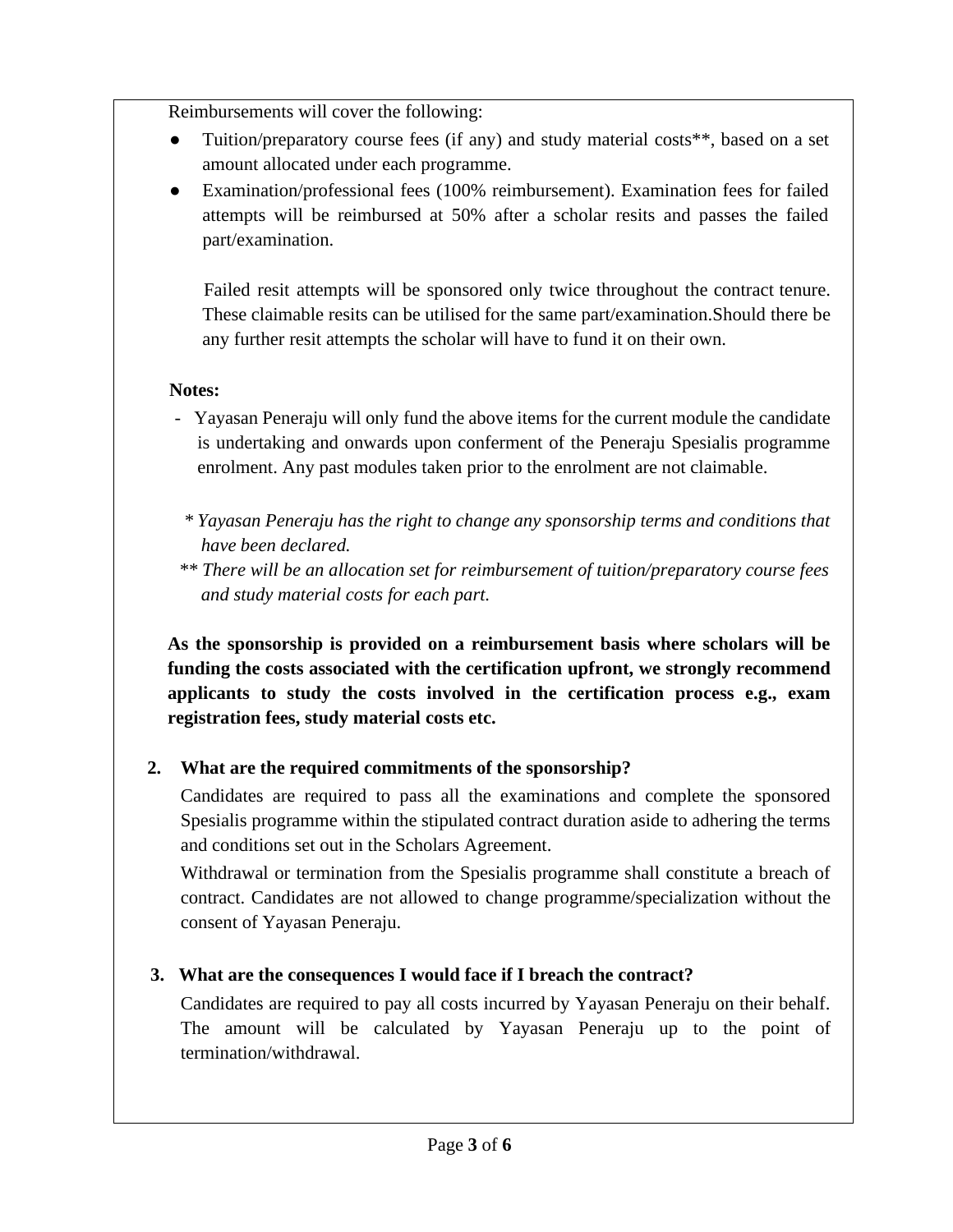#### **4. Is there any repayment upon the completion of the programme?**

No. Unless a candidate breaches the contract or is not able to complete the programme within the stipulated contract duration.

The candidates who have completed the MRCP programme are encouraged to practice their specialization in Malaysia.

### **5. If I receive another loan/scholarship, am I still eligible to receive Yayasan Peneraju's sponsorship?**

Peneraju Spesialis programme may fund scholars who receive other financial assistance provided that it is not a full sponsorship grant. Applicants must declare their status to Yayasan Peneraju in their application.

Applicants are responsible to confirm with their existing provider if any issue were to surface should they undertake additional funding under this scheme.

Successful applicants receiving other partial sponsorship may be required to provide a consent letter from the other sponsorship body together with the details of the sponsorship coverage to Yayasan Peneraju if requested.

#### **6. What is the process of reimbursement?**

Candidates will need to fill up claim forms and submit them to the Program Manager with proof of payments and exam results to process the reimbursement (Subject to current applicable Terms and Conditions *(Section B (1) – Sponsorship)).*

### **C. APPLICATION**

#### **1. How do I apply for this programme?**

You can apply through Yayasan Peneraju's website (www.yayasanpeneraju.com.my) or any other official link announced when the application opens. Please follow Yayasan Peneraju's social media accounts i.e., Facebook, Instagram and Twitter for the latest announcements.

#### **2. What should I expect after applying for the programme?**

If your application is shortlisted, you will be contacted by Yayasan Peneraju's appointed Programme Manager to submit relevant application documents. Only full and complete applications will be further processed, subject to meeting the set programme's requirement. Screened and successful applicants will be notified for assessment. *(Refer to Section D).*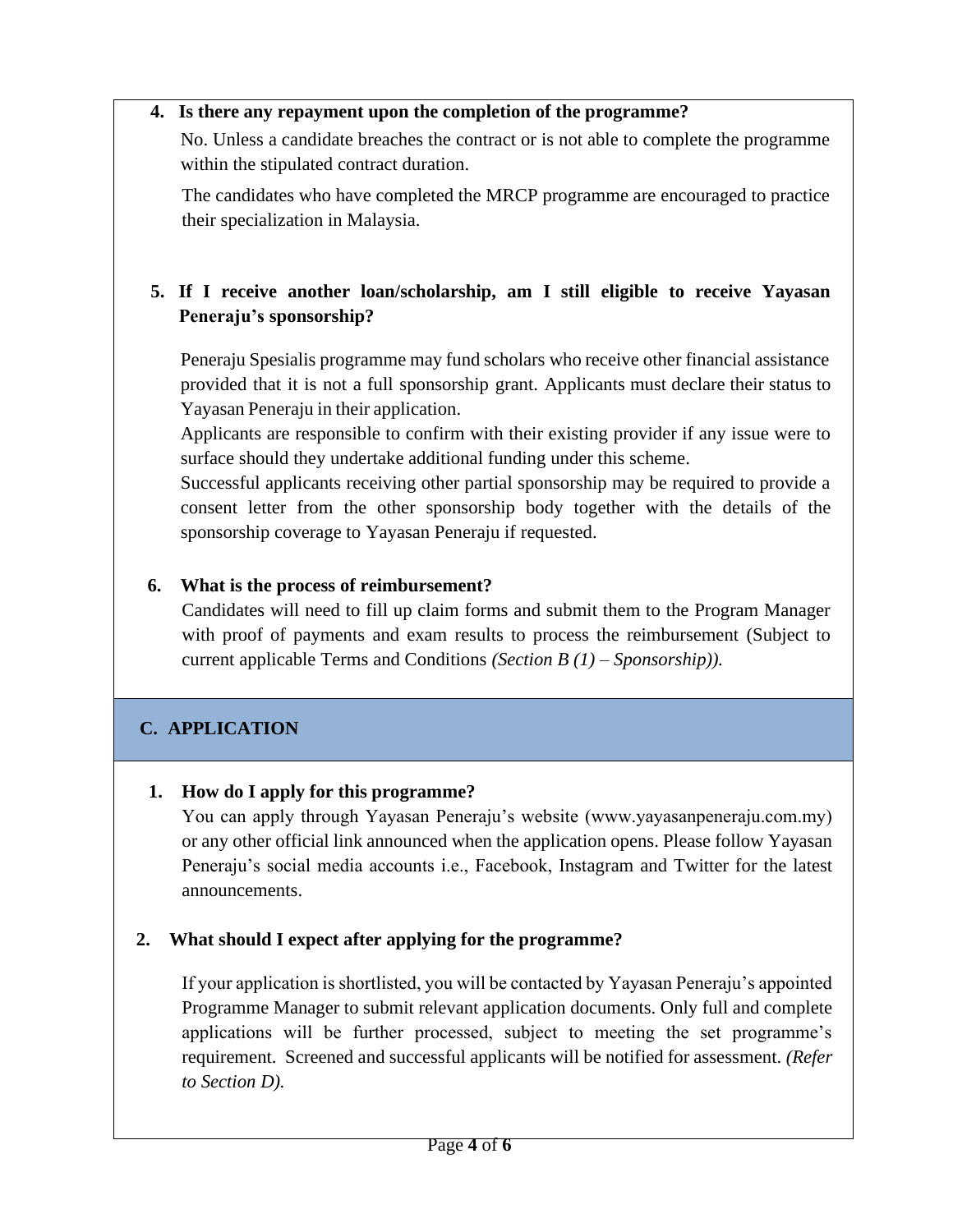**The decision made by Yayasan Peneraju in relation to an application is final and non-negotiable. Yayasan Peneraju reserves the right to accept or reject any application which is deemed fit/unfit for the programme, without disclosing the reasons for its decisions.**

#### **3. Am I able to apply through any third party?** No. The application must be through Yayasan Peneraju.

### **4. I am currently in progress or at a certain level in my MRCP programme. Can I still apply?**

Yes. Upon successful enrolment, the reimbursement of tuition/preparatory course fees, study material costs and examination/professional fees (if any) is applicable beginning with the currently to-be-taken MRCP Part.

#### **D. ASSESSMENT**

### **1. Is there any assessment in the selection process?**

Eligible candidates who meet the application requirements will undergo assessments to be qualified and shortlisted for programme enrolment.

### **2. If I pass the assessment, how will I be notified?**

Those who pass the assessment will be notified primarily via email.

### **E. AGREEMENT**

#### **1. Am I required to commit to any kind of official contract/agreement?**

Yes. An official offer will be issued to notify that you are being shortlisted and candidates are required to enter into an agreement with Yayasan Peneraju i.e., Scholars Agreement.

### **2. Would I be able to reject the offer if I am shortlisted?**

Yes. The Scholars Agreement is only binding after it has been signed and delivered to Yayasan Peneraju within a specified period of time. Failure to return the agreement on time will cause the offer to be null and void.